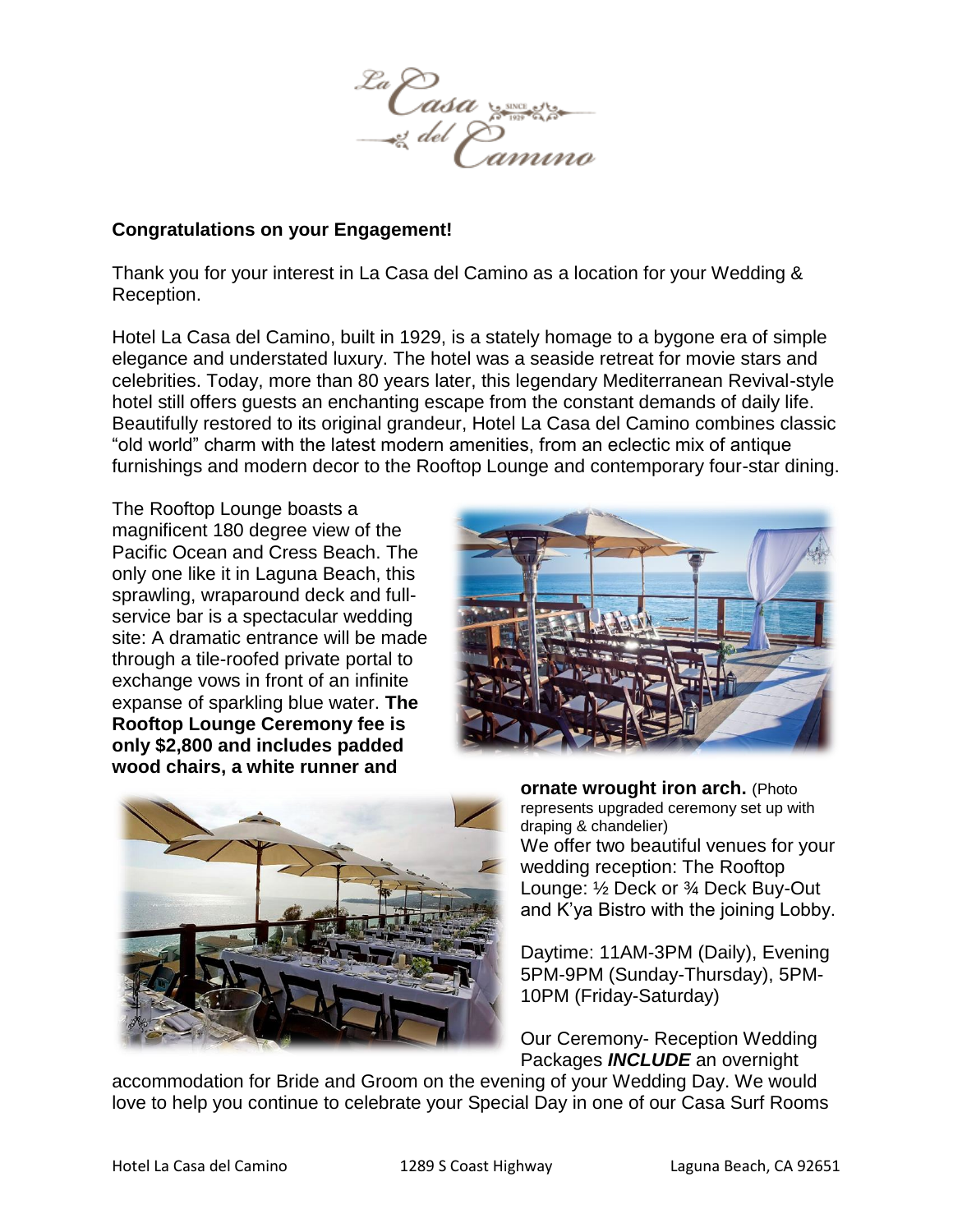and cheers to the beginning of your lives together with a bottle of complimentary champagne to toast!

## **Take a look at our Casa Surf Rooms:**

**<http://www.lacasadelcamino.com/sleep/casa-surf-rooms>**

## **The Rooftop Lounge:**

After an exchange of vows we will invite everyone downstairs to the transformed lobby for your Reception to include hand selected hors d'oeuvres and cocktails prepared by the best mixologists in town. Your first dance as a married couple happens at this time, as amplified music & dancing is prohibited on the rooftop. As soon as everyone is ready, you and your guests are invited back to the rooftop where they dine to the site of the stunning sunset over the Pacific Ocean.

**For use of 1/2 of the rooftop, we offer inclusive package for up to (50) guests:**

- **\$8,500 (Daytime; Mon-Sun / Week night; Mon-Thurs pricing)**
- **\$11,000 (Evening; Fri- Sun pricing).**
- **Note: The Half Deck Package can host an additional 10 guests for \$150 per person over 50 people (max 60 guests).**

**For use of 3/4 of the rooftop, we offer inclusive packages for up to (120) guests:**

- **\$16,000 (Daytime; Mon-Sun / Week night; Mon- Thurs Pricing)**
- **\$23,000 (Evening; Fri-Sun Pricing)** *(Please inquiry for peak season pricing if applicable)*

## **The Rooftop Lounge Package Includes:**

- Tray Passed Hors d'oeuvres (select 3 from our extensive list)
- (4) Hours open bar
- Champagne and/or Cider Toast
- 3 Course Dinner Selection (Choice of Tier 1, Combination Dinner or Buffet)
- Set up fee

(Heavy Hors d' Oeuvre Reception available – Upgrades also available) (All pricing subject to 21% administration fee and 7.75% sales tax)



# **K'ya Bistro and Joining Lobby**:

After the exchange of vows, we will invite everyone downstairs to the transformed private lobby for cocktails and K'ya Bistro for Dining. The Lobby for hotel guests is relocated so you have the beautiful lobby and bar private for your cocktails and dancing. **Adjacent to the Lobby is K'ya Bistro, which is available for private**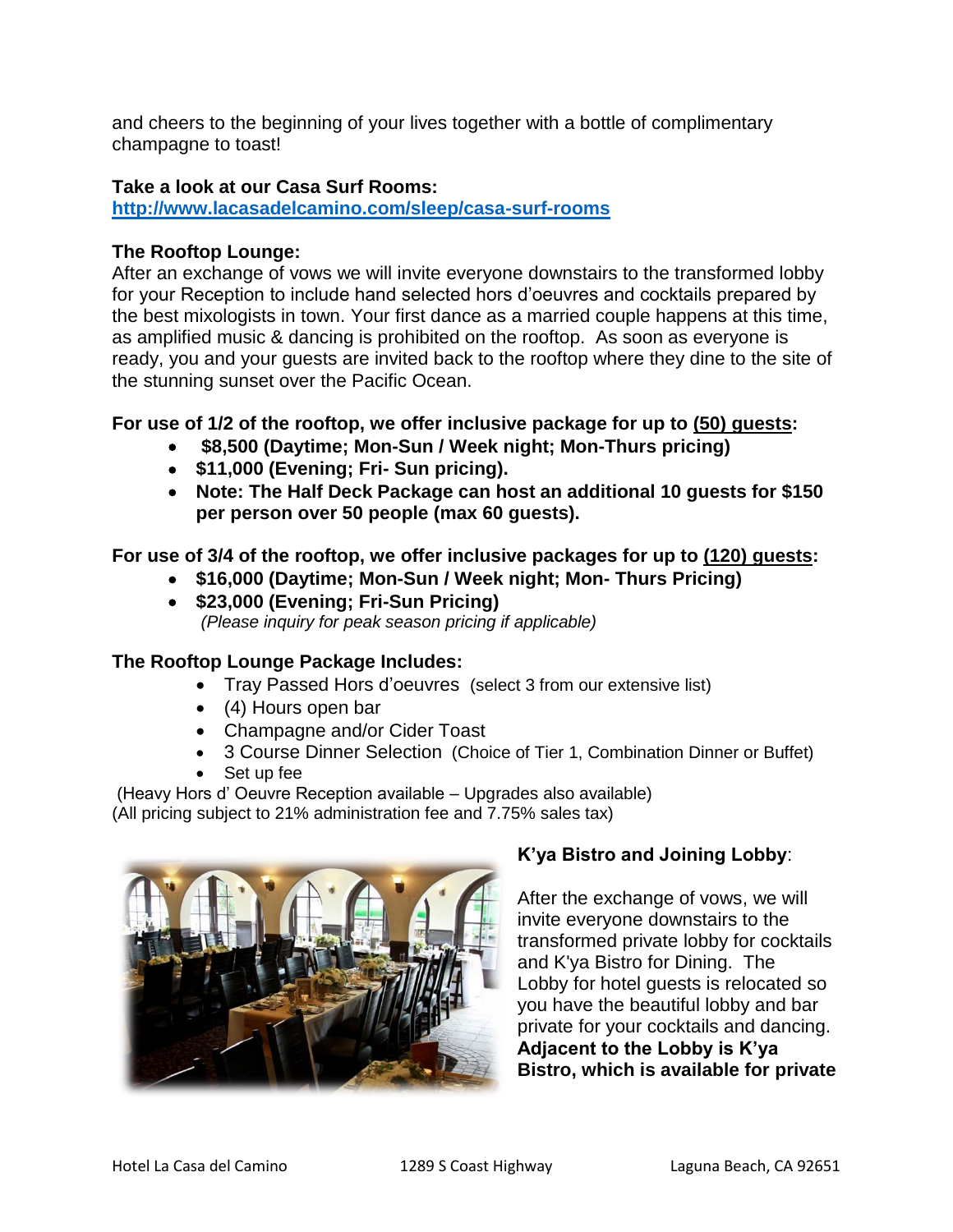**parties (up to 120 guests). Pricing for private use of K'ya Bistro and the joining Lobby is as follows:**

- **\$3,000 minimum requirement for food and beverage and \$3,500 set up fee. (Daytime Pricing: Monday-Sunday)**
- **\$8,000 minimum requirement for food and beverage and \$4500 set up fee (Evening Pricing: Monday- Sunday).**

*(Please inquiry for peak season pricing if applicable).* (All pricing subject to 21% administration fee and 7.75% sales tax)

## **Hotel La Casa del Camino:**

Our Spanish-style guest rooms are done in rich, warm tones and feature intricately hand-carved wood furnishings, while the ten Surf Suites offer a more contemporary "beach" vibe. Each one-of-a-kind suite has been branded by a different surf company like Rip Curl, Roxy, Quiksilver, and Billabong—and incorporates design elements and colors selected by that company. Our Experience Coordinator, Lauren Bello is our guest room expert and can assist you with a block of rooms. She can be reached directly via e-mail: LaurenB@lacasadelcamino.com.



Thank you again for your interest in the beautiful La Casa del Camino as host hotel for your Wedding & Reception. Please allow me to answer any questions you may have or assist you by providing a tour of the Hotel or reserving your preferred date.

I look forward to meeting with you and working with you in making your Special Day a memorable one.